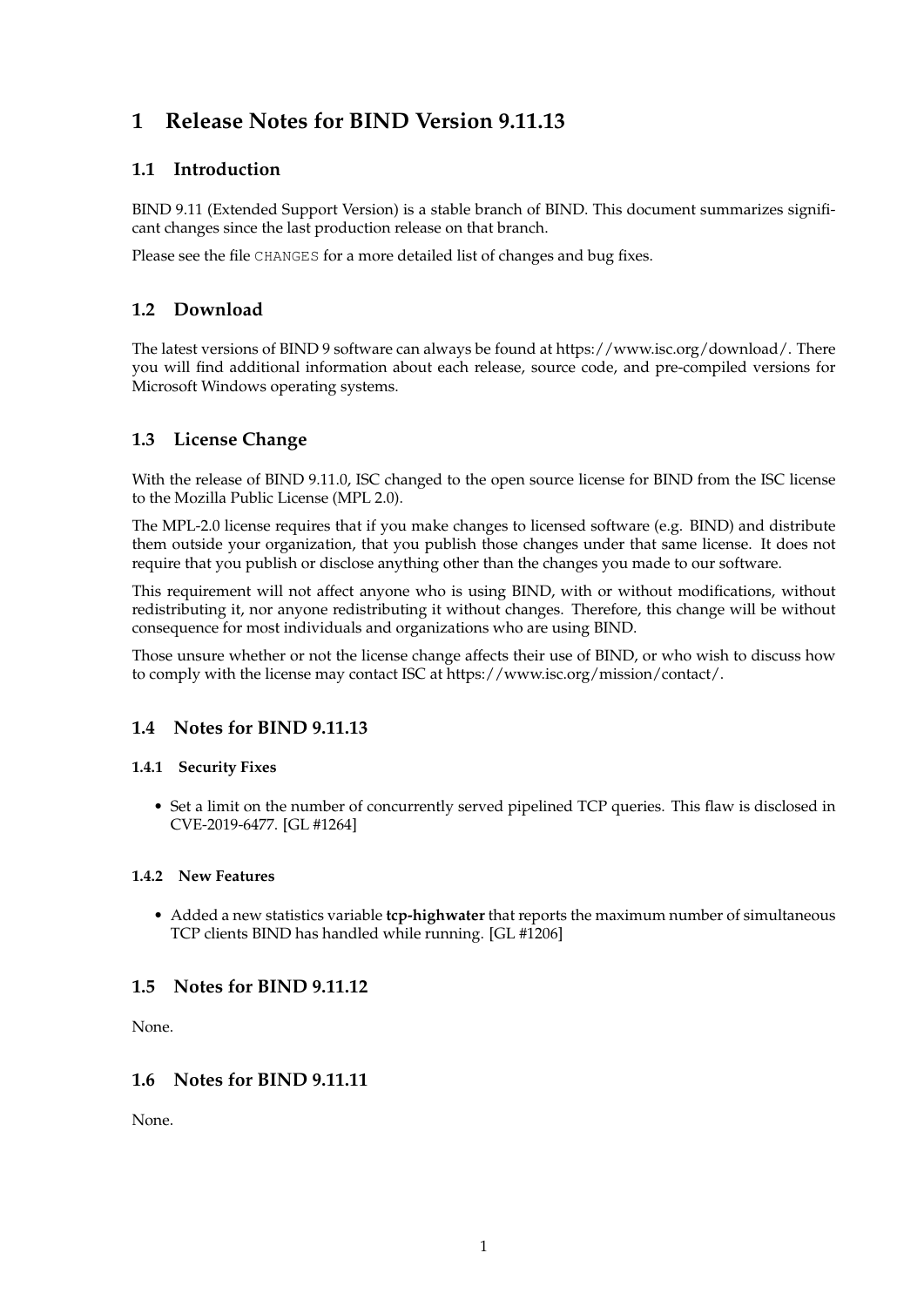## **1.7 Notes for BIND 9.11.10**

## **1.7.1 New Features**

• A SipHash 2-4 based DNS Cookie (RFC 7873) algorithm has been added. [GL #605]

If you are running multiple DNS Servers (different versions of BIND 9 or DNS server from multiple vendors) responding from the same IP address (anycast or load-balancing scenarios), you'll have to make sure that all the servers are configured with the same DNS Cookie algorithm and same Server Secret for the best performance.

• DS records included in DNS referral messages can now be validated and cached immediately, reducing the number of queries needed for a DNSSEC validation. [GL #964]

## **1.7.2 Bug Fixes**

- Interaction between DNS64 and RPZ No Data rule (CNAME \*.) could cause unexpected results; this has been fixed. [GL #1106]
- **named-checkconf** now checks DNS64 prefixes to ensure bits 64-71 are zero. [GL #1159]
- **named-checkconf** could crash during configuration if configured to use "geoip continent" ACLs with legacy GeoIP. [GL #1163]
- **named-checkconf** now correctly reports a missing **dnstap-output** option when **dnstap** is set. [GL #1136]
- Handle ETIMEDOUT error on connect() with a non-blocking socket. [GL #1133]

## **1.8 Notes for BIND 9.11.9**

#### **1.8.1 New Features**

• The new GeoIP2 API from MaxMind is now supported when BIND is compiled using **configure - with-geoip2**. The legacy GeoIP API can be used by compiling with **configure --with-geoip** instead. (Note that the databases for the legacy API are no longer maintained by MaxMind.)

The default path to the GeoIP2 databases will be set based on the location of the **libmaxminddb** library; for example, if it is in /usr/local/lib, then the default path will be /usr/local/ share/GeoIP. This value can be overridden in named.conf using the **geoip-directory** option.

Some **geoip** ACL settings that were available with legacy GeoIP, including searches for **netspeed**, **org**, and three-letter ISO country codes, will no longer work when using GeoIP2. Supported GeoIP2 database types are **country**, **city**, **domain**, **isp**, and **as**. All of the databases support both IPv4 and IPv6 lookups. [GL #182]

## **1.8.2 Bug Fixes**

• Glue address records were not being returned in responses to root priming queries; this has been corrected. [GL #1092]

## **1.9 Notes for BIND 9.11.8**

## **1.9.1 Security Fixes**

• A race condition could trigger an assertion failure when a large number of incoming packets were being rejected. This flaw is disclosed in CVE-2019-6471. [GL #942]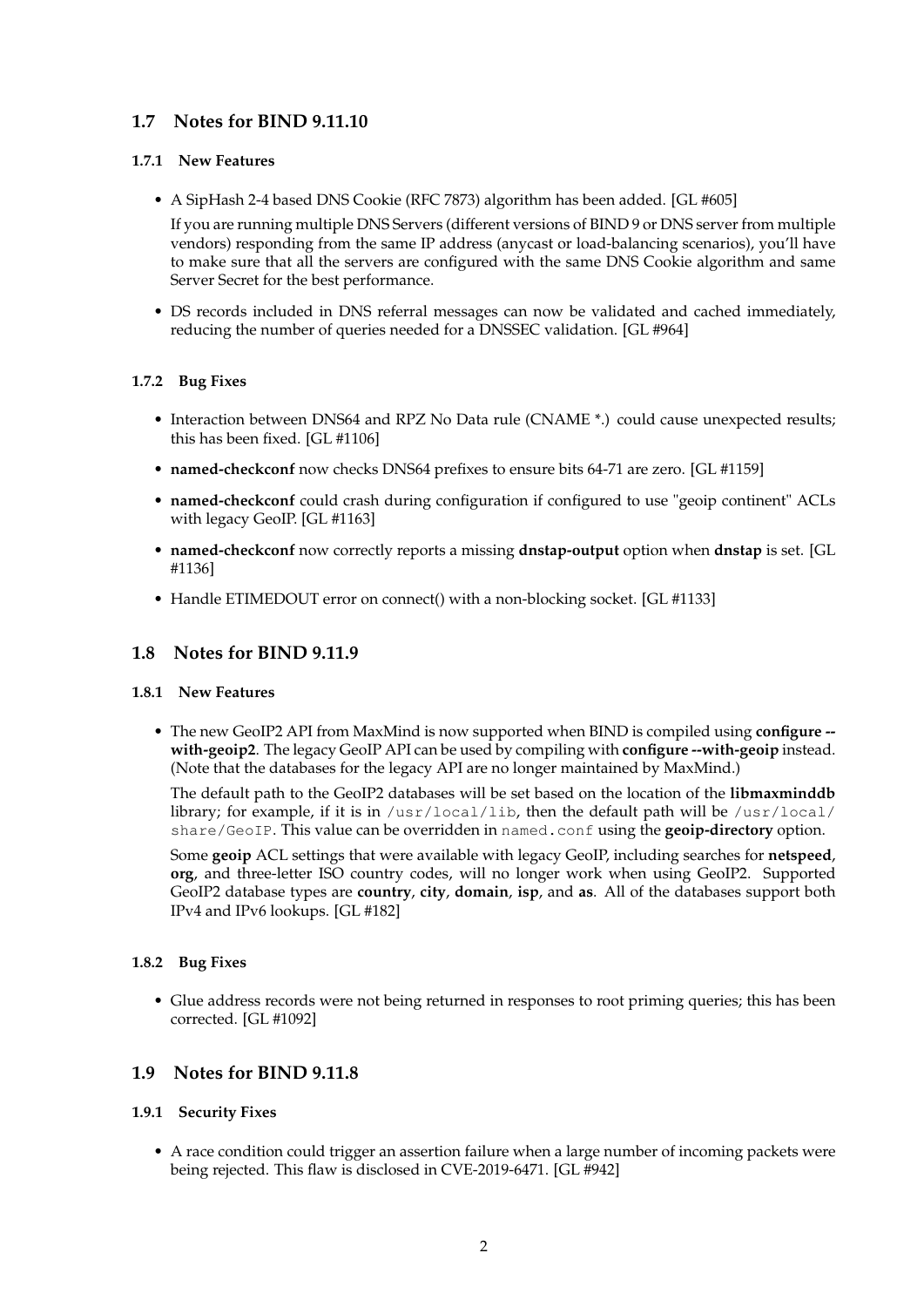## **1.10 Notes for BIND 9.11.7**

## **1.10.1 Security Fixes**

• The TCP client quota set using the **tcp-clients** option could be exceeded in some cases. This could lead to exhaustion of file descriptors. This flaw is disclosed in CVE-2018-5743. [GL #615]

## **1.10.2 Feature Changes**

• When **trusted-keys** and **managed-keys** are both configured for the same name, or when **trustedkeys** is used to configure a trust anchor for the root zone and **dnssec-validation** is set to auto, automatic RFC 5011 key rollovers will fail.

This combination of settings was never intended to work, but there was no check for it in the parser. This has been corrected; a warning is now logged. (In BIND 9.15 and higher this error will be fatal.) [GL #868]

## **1.11 Notes for BIND 9.11.6**

## **1.11.1 Security Fixes**

- Code change #4964, intended to prevent double signatures when deleting an inactive zone DNSKEY in some situations, introduced a new problem during zone processing in which some delegation glue RRsets are incorrectly identified as needing RRSIGs, which are then created for them using the current active ZSK for the zone. In some, but not all cases, the newly-signed RRsets are added to the zone's NSEC/NSEC3 chain, but incompletely -- this can result in a broken chain, affecting validation of proof of nonexistence for records in the zone. [GL #771]
- **named** could crash if it managed a DNSSEC security root with **managed-keys** and the authoritative zone rolled the key to an algorithm not supported by BIND 9. This flaw is disclosed in CVE-2018-5745. [GL #780]
- **named** leaked memory when processing a request with multiple Key Tag EDNS options present. ISC would like to thank Toshifumi Sakaguchi for bringing this to our attention. This flaw is disclosed in CVE-2018-5744. [GL #772]
- Zone transfer controls for writable DLZ zones were not effective as the **allowzonexfr** method was not being called for such zones. This flaw is disclosed in CVE-2019-6465. [GL #790]

## **1.11.2 Feature Changes**

• When compiled with IDN support, the **dig** and the **nslookup** commands now disable IDN processing when the standard output is not a tty (e.g. not used by human). The command line options +idnin and +idnout need to be used to enable IDN processing when **dig** or **nslookup** is used from the shell scripts.

## **1.12 Notes for BIND 9.11.5**

## **1.12.1 Security Fixes**

• **named** could crash during recursive processing of DNAME records when **deny-answer-aliases** was in use. This flaw is disclosed in CVE-2018-5740. [GL #387]

## **1.12.2 New Features**

• Two new update policy rule types have been added **krb5-selfsub** and **ms-selfsub** which allow machines with Kerberos principals to update the name space at or below the machine names identified in the respective principals.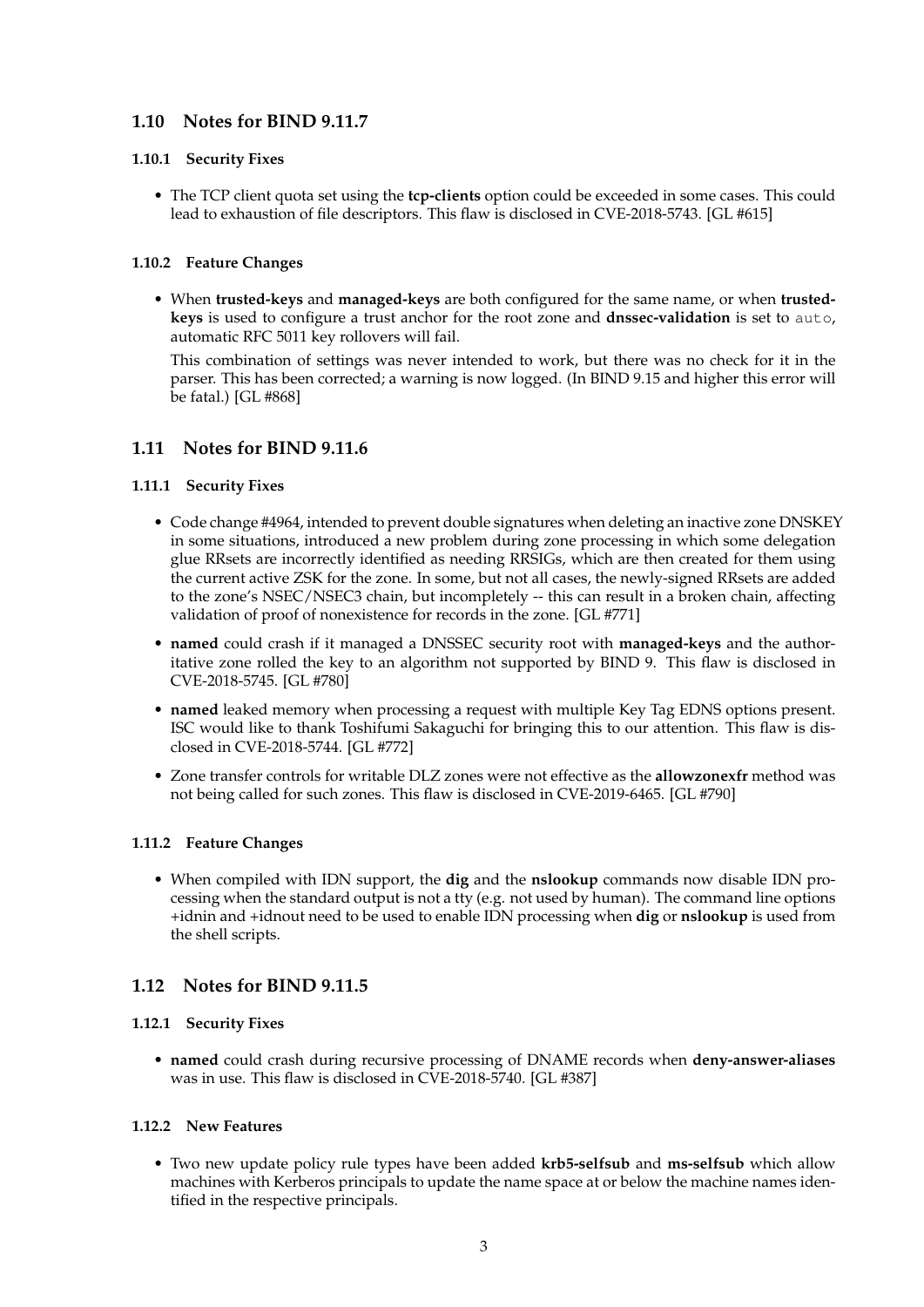#### **1.12.3 Feature Changes**

• The **rndc nta** command could not differentiate between views of the same name but different class; this has been corrected with the addition of a **-class** option. [GL #105]

#### **1.12.4 Bug Fixes**

• When a negative trust anchor was added to multiple views using **rndc nta**, the text returned via **rndc** was incorrectly truncated after the first line, making it appear that only one NTA had been added. This has been fixed. [GL #105]

## **1.13 Notes for BIND 9.11.4**

#### **1.13.1 Security Fixes**

• When recursion is enabled but the **allow-recursion** and **allow-query-cache** ACLs are not specified, they should be limited to local networks, but they were inadvertently set to match the default **allow-query**, thus allowing remote queries. This flaw is disclosed in CVE-2018-5738. [GL #309]

#### **1.13.2 New Features**

- **named** now supports the "root key sentinel" mechanism. This enables validating resolvers to indicate which trust anchors are configured for the root, so that information about root key rollover status can be gathered. To disable this feature, add **root-key-sentinel no;** to named.conf.
- Added the ability not to return a DNS COOKIE option when one is present in the request. To prevent a cookie being returned, add **answer-cookie no;** to named.conf. [GL #173]

**answer-cookie no** is only intended as a temporary measure, for use when **named** shares an IP address with other servers that do not yet support DNS COOKIE. A mismatch between servers on the same address is not expected to cause operational problems, but the option to disable COOKIE responses so that all servers have the same behavior is provided out of an abundance of caution. DNS COOKIE is an important security mechanism, and should not be disabled unless absolutely necessary.

#### **1.13.3 Removed Features**

• **named** will now log a warning if the old BIND now can be compiled against libidn2 library to add IDNA2008 support. Previously BIND only supported IDNA2003 using (now obsolete) idnkit-1 library.

#### **1.13.4 Feature Changes**

- **dig +noidnin** can be used to disable IDN processing on the input domain name, when BIND is compiled with IDN support.
- Multiple **cookie-secret** clause are now supported. The first **cookie-secret** in named.conf is used to generate new server cookies. Any others are used to accept old server cookies or those generated by other servers using the matching **cookie-secret**.

#### **1.13.5 Bug Fixes**

- **named** now rejects excessively large incremental (IXFR) zone transfers in order to prevent possible corruption of journal files which could cause **named** to abort when loading zones. [GL #339]
- **rndc reload** could cause **named** to leak memory if it was invoked before the zone loading actions from a previous **rndc reload** command were completed. [RT #47076]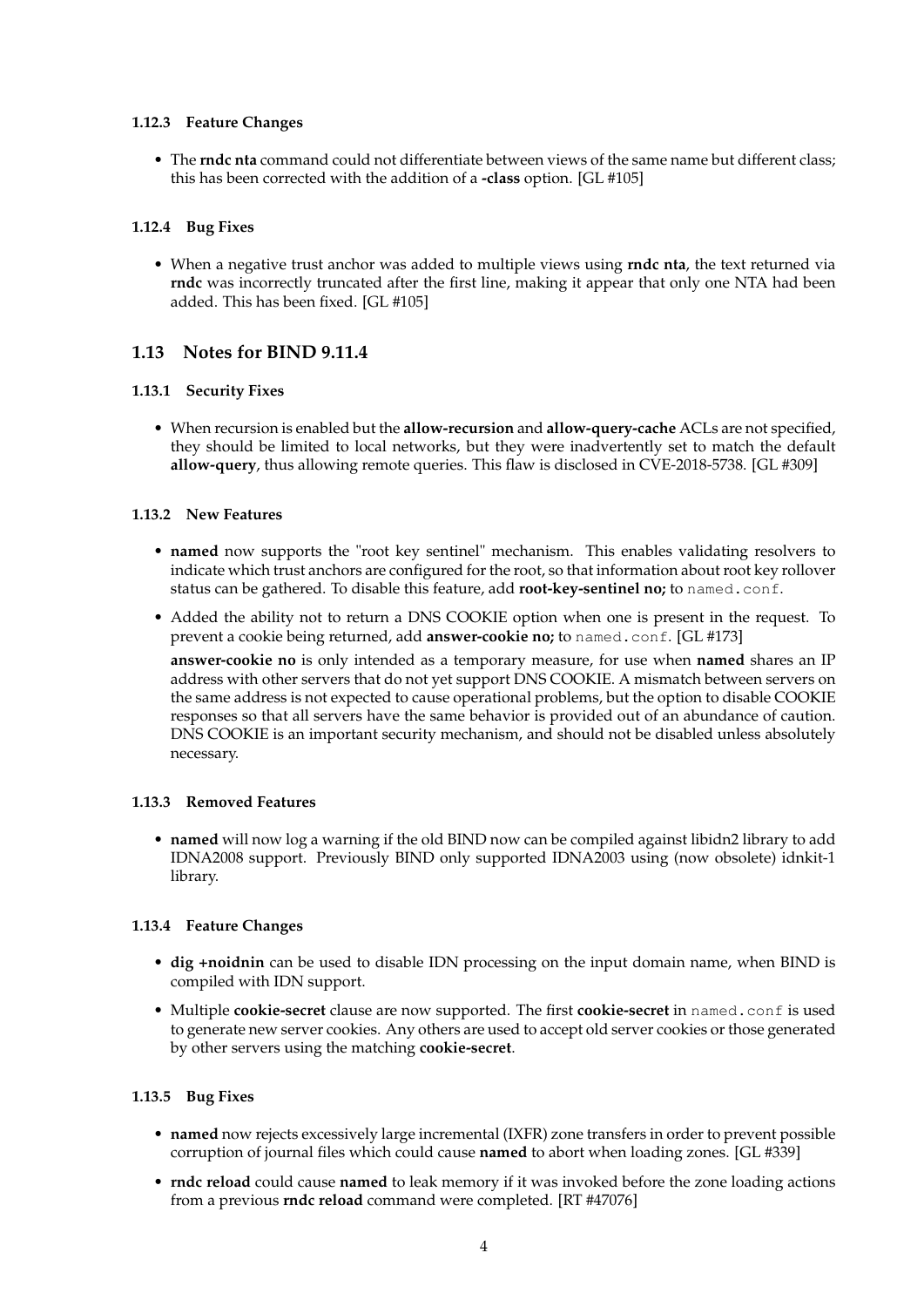## **1.14 Notes for BIND 9.11.3**

## **1.14.1 Security Fixes**

- Addresses could be referenced after being freed during resolver processing, causing an assertion failure. The chances of this happening were remote, but the introduction of a delay in resolution increased them. This bug is disclosed in CVE-2017-3145. [RT #46839]
- update-policy rules that otherwise ignore the name field now require that it be set to "." to ensure that any type list present is properly interpreted. If the name field was omitted from the rule declaration and a type list was present it wouldn't be interpreted as expected.

## **1.14.2 Removed Features**

- The ISC DNSSEC Lookaside Validation (DLV) service has been shut down; all DLV records in the dlv.isc.org zone have been removed. References to the service have been removed from BIND documentation. Lookaside validation is no longer used by default by **delv**. The DLV key has been removed from bind.keys. Setting **dnssec-lookaside** to **auto** or to use dlv.isc.org as a trust anchor results in a warning being issued.
- **named** will now log a warning if the old root DNSSEC key is explicitly configured and has not been updated. [RT #43670]

#### **1.14.3 Protocol Changes**

- BIND can now use the Ed25519 and Ed448 Edwards Curve DNSSEC signing algorithms described in RFC 8080. Note, however, that these algorithms must be supported in OpenSSL; currently they are only available in the development branch of OpenSSL at https://github.com/openssl/openssl. [RT #44696]
- When parsing DNS messages, EDNS KEY TAG options are checked for correctness. When printing messages (for example, in **dig**), EDNS KEY TAG options are printed in readable format.

## **1.14.4 Feature Changes**

- **named** will no longer start or accept reconfiguration if **managed-keys** or **dnssec-validation auto** are in use and the managed-keys directory (specified by **managed-keys-directory**, and defaulting to the working directory if not specified), is not writable by the effective user ID. [RT #46077]
- Previously, **update-policy local;** accepted updates from any source so long as they were signed by the locally-generated session key. This has been further restricted; updates are now only accepted from locally configured addresses. [RT #45492]

## **1.14.5 Bug Fixes**

- Attempting to validate improperly unsigned CNAME responses from secure zones could cause a validator loop. This caused a delay in returning SERVFAIL and also increased the chances of encountering the crash bug described in CVE-2017-3145. [RT #46839]
- When **named** was reconfigured, failure of some zones to load correctly could leave the system in an inconsistent state; while generally harmless, this could lead to a crash later when using **rndc addzone**. Reconfiguration changes are now fully rolled back in the event of failure. [RT #45841]
- Some header files included <isc/util.h> incorrectly as it pollutes with namespace with non ISC macros and this should only be done by explicitly including <isc/util.h>. This has been corrected. Some code may depend on <isc/util.h> being implicitly included via other header files. Such code should explicitly include <isc/util.h>.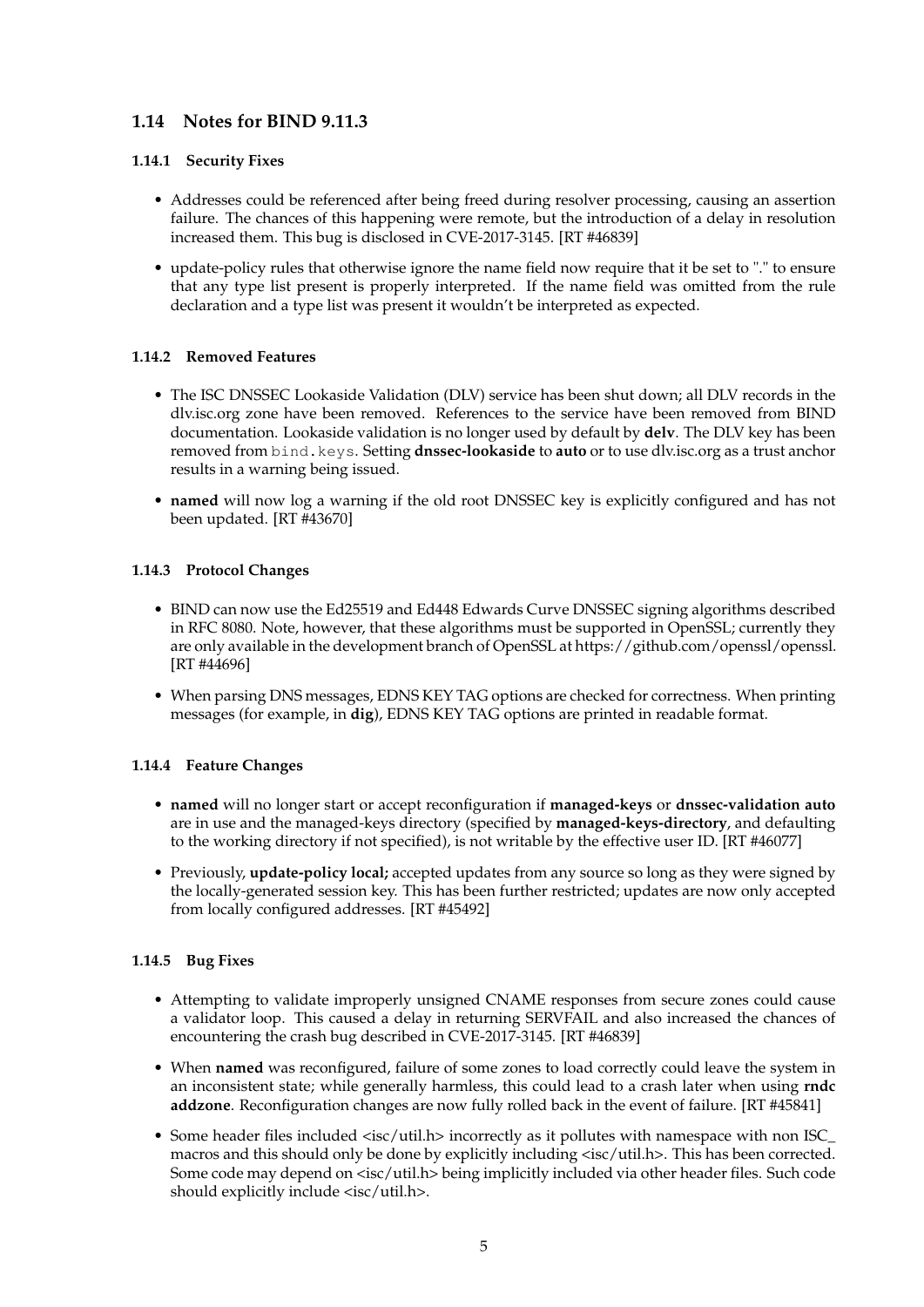- Zones created with **rndc addzone** could temporarily fail to inherit the **allow-transfer** ACL set in the **options** section of named.conf. [RT #46603]
- **named** failed to properly determine whether there were active KSK and ZSK keys for an algorithm when **update-check-ksk** was true (which is the default setting). This could leave records unsigned when rolling keys. [RT #46743] [RT #46754] [RT #46774]

## **1.15 Notes for BIND 9.11.2**

### **1.15.1 Security Fixes**

- An error in TSIG handling could permit unauthorized zone transfers or zone updates. These flaws are disclosed in CVE-2017-3142 and CVE-2017-3143. [RT #45383]
- The BIND installer on Windows used an unquoted service path, which can enable privilege escalation. This flaw is disclosed in CVE-2017-3141. [RT #45229]
- With certain RPZ configurations, a response with TTL 0 could cause **named** to go into an infinite query loop. This flaw is disclosed in CVE-2017-3140. [RT #45181]

#### **1.15.2 Feature Changes**

- **dig +ednsopt** now accepts the names for EDNS options in addition to numeric values. For example, an EDNS Client-Subnet option could be sent using **dig +ednsopt=ecs:...**. Thanks to John Worley of Secure64 for the contribution. [RT #44461]
- Threads in **named** are now set to human-readable names to assist debugging on operating systems that support that. Threads will have names such as "isc-timer", "isc-sockmgr", "isc-worker0001", and so on. This will affect the reporting of subsidiary thread names in **ps** and **top**, but not the main thread. [RT #43234]
- DiG now warns about .local queries which are reserved for Multicast DNS. [RT #44783]

## **1.15.3 Bug Fixes**

- Fixed a bug that was introduced in an earlier development release which caused multi-packet AXFR and IXFR messages to fail validation if not all packets contained TSIG records; this caused interoperability problems with some other DNS implementations. [RT #45509]
- Reloading or reconfiguring **named** could fail on some platforms when LMDB was in use. [RT #45203]
- Due to some incorrectly deleted code, when BIND was built with LMDB, zones that were deleted via **rndc delzone** were removed from the running server but were not removed from the new zone database, so that deletion did not persist after a server restart. This has been corrected. [RT #45185]
- Semicolons are no longer escaped when printing CAA and URI records. This may break applications that depend on the presence of the backslash before the semicolon. [RT #45216]
- AD could be set on truncated answer with no records present in the answer and authority sections. [RT #45140]

## **1.16 Notes for BIND 9.11.1**

## **1.16.1 Security Fixes**

• **rndc ""** could trigger an assertion failure in **named**. This flaw is disclosed in (CVE-2017-3138). [RT #44924]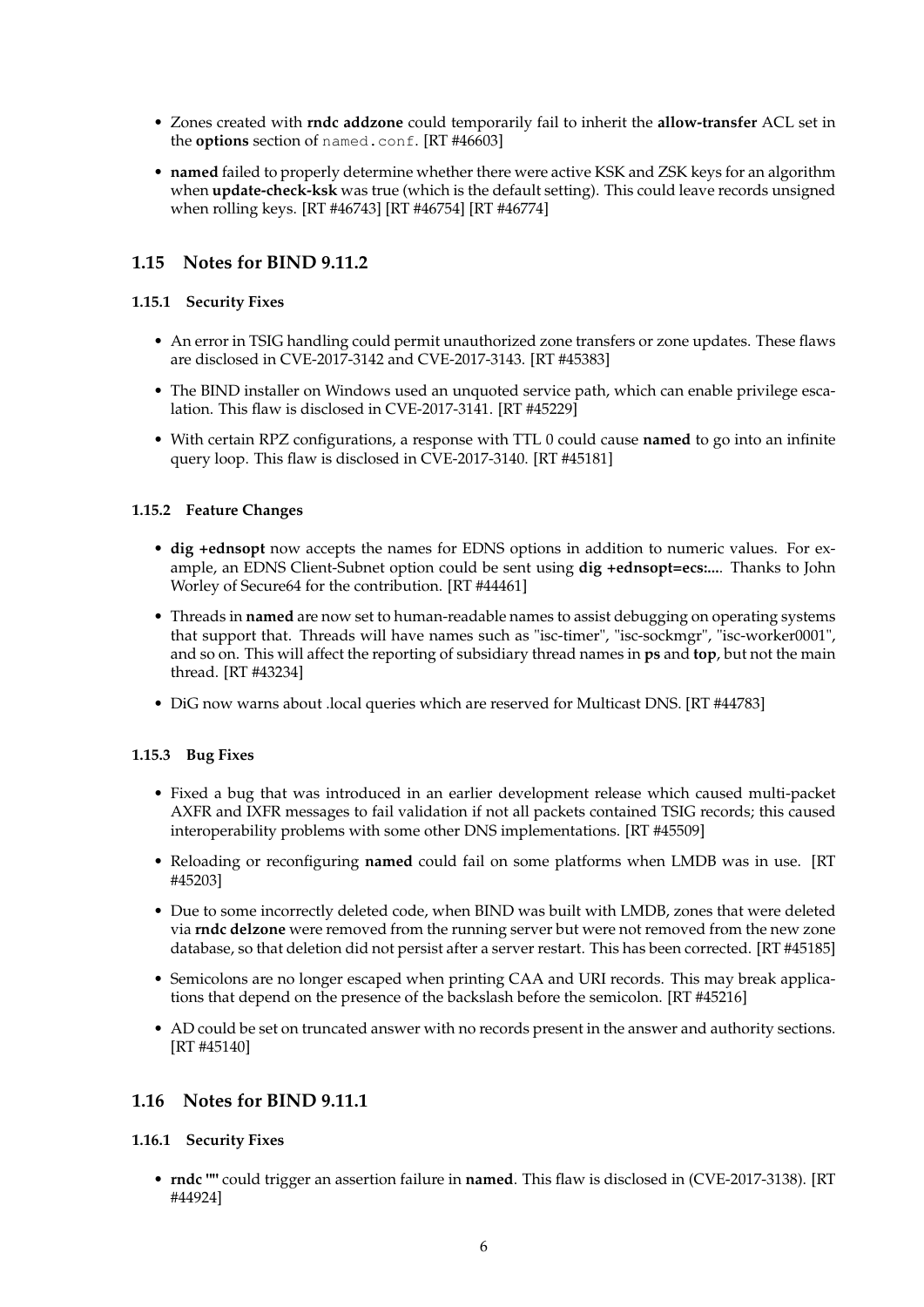- Some chaining (i.e., type CNAME or DNAME) responses to upstream queries could trigger assertion failures. This flaw is disclosed in CVE-2017-3137. [RT #44734]
- **dns64** with **break-dnssec yes;** can result in an assertion failure. This flaw is disclosed in CVE-2017-3136. [RT #44653]
- If a server is configured with a response policy zone (RPZ) that rewrites an answer with local data, and is also configured for DNS64 address mapping, a NULL pointer can be read triggering a server crash. This flaw is disclosed in CVE-2017-3135. [RT #44434]
- A coding error in the nxdomain-redirect feature could lead to an assertion failure if the redirection namespace was served from a local authoritative data source such as a local zone or a DLZ instead of via recursive lookup. This flaw is disclosed in CVE-2016-9778. [RT #43837]
- **named** could mishandle authority sections with missing RRSIGs, triggering an assertion failure. This flaw is disclosed in CVE-2016-9444. [RT #43632]
- **named** mishandled some responses where covering RRSIG records were returned without the requested data, resulting in an assertion failure. This flaw is disclosed in CVE-2016-9147. [RT #43548]
- **named** incorrectly tried to cache TKEY records which could trigger an assertion failure when there was a class mismatch. This flaw is disclosed in CVE-2016-9131. [RT #43522]
- It was possible to trigger assertions when processing responses containing answers of type DNAME. This flaw is disclosed in CVE-2016-8864. [RT #43465]
- Added the ability to specify the maximum number of records permitted in a zone (max-records #;). This provides a mechanism to block overly large zone transfers, which is a potential risk with slave zones from other parties, as described in CVE-2016-6170. [RT #42143]

## **1.16.2 Feature Changes**

- **dnstap** now stores both the local and remote addresses for all messages, instead of only the remote address. The default output format for **dnstap-read** has been updated to include these addresses, with the initiating address first and the responding address second, separated by "-%gt;" or "%lt;-" to indicate in which direction the message was sent. [RT #43595]
- Expanded and improved the YAML output from **dnstap-read -y**: it now includes packet size and a detailed breakdown of message contents. [RT #43622] [RT #43642]
- If an ACL is specified with an address prefix in which the prefix length is longer than the address portion (for example, 192.0.2.1/8), **named** will now log a warning. In future releases this will be a fatal configuration error. [RT #43367]

#### **1.16.3 Bug Fixes**

- A synthesized CNAME record appearing in a response before the associated DNAME could be cached, when it should not have been. This was a regression introduced while addressing CVE-2016-8864. [RT #44318]
- **named** could deadlock if multiple changes to NSEC/NSEC3 parameters for the same zone were being processed at the same time. [RT #42770]
- **named** could trigger an assertion when sending NOTIFY messages. [RT #44019]
- Referencing a nonexistent zone in a **response-policy** statement could cause an assertion failure during configuration. [RT #43787]
- **rndc addzone** could cause a crash when attempting to add a zone with a type other than **master** or **slave**. Such zones are now rejected. [RT #43665]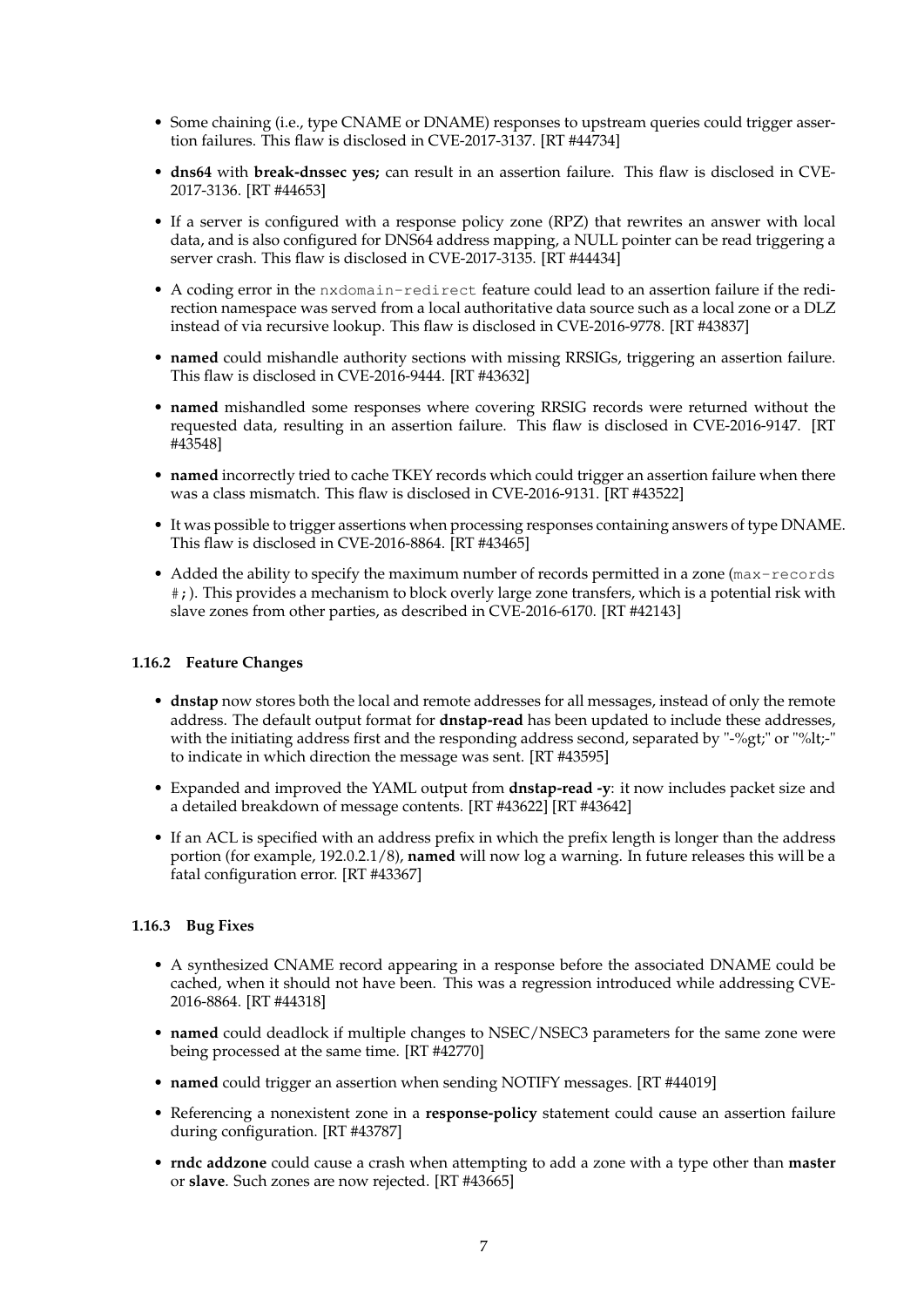- **named** could hang when encountering log file names with large apparent gaps in version number (for example, when files exist called "logfile.0", "logfile.1", and "logfile.1482954169"). This is now handled correctly. [RT #38688]
- If a zone was updated while **named** was processing a query for nonexistent data, it could return out-of-sync NSEC3 records causing potential DNSSEC validation failure. [RT #43247]

#### **1.16.4 Maintenance**

• The built-in root hints have been updated to include an IPv6 address (2001:500:12::d0d) for G.ROOT-SERVERS.NET.

#### **1.16.5 Miscellaneous Notes**

• Authoritative server support for the EDNS Client Subnet option (ECS), introduced in BIND 9.11.0, was based on an early version of the specification, and is now known to have incompatibilities with other ECS implementations. It is also inefficient, requiring a separate view for each answer, and is unable to correct for overlapping subnets in the configuration. It is intended for testing purposes but is not recommended for for production use. This was not made sufficiently clear in the documentation at the time of release.

## **1.17 Notes for BIND 9.11.0**

#### **1.17.1 Security Fixes**

- It was possible to trigger a assertion when rendering a message using a specially crafted request. This flaw is disclosed in CVE-2016-2776. [RT #43139]
- getrrsetbyname with a non absolute name could trigger an infinite recursion bug in lwresd and named with lwres configured if when combined with a search list entry the resulting name is too long. This flaw is disclosed in CVE-2016-2775. [RT #42694]

#### **1.17.2 New Features**

• A new method of provisioning secondary servers called "Catalog Zones" has been added. This is an implementation of draft-muks-dnsop-dns-catalog-zones/.

A catalog zone is a regular DNS zone which contains a list of "member zones", along with the configuration options for each of those zones. When a server is configured to use a catalog zone, all the zones listed in the catalog zone are added to the local server as slave zones. When the catalog zone is updated (e.g., by adding or removing zones, or changing configuration options for existing zones) those changes will be put into effect. Since the catalog zone is itself a DNS zone, this means configuration changes can be propagated to slaves using the standard AXFR/IXFR update mechanism.

This feature should be considered experimental. It currently supports only basic features; more advanced features such as ACLs and TSIG keys are not yet supported. Example catalog zone configurations can be found in the Chapter 9 of the BIND Administrator Reference Manual.

Support for master entries with TSIG keys has been added to catalog zones, as well as support for allow-query and allow-transfer.

- Added an **isc.rndc** Python module, which allows **rndc** commands to be sent from Python programs.
- Added support for DynDB, a new interface for loading zone data from an external database, developed by Red Hat for the FreeIPA project. (Thanks in particular to Adam Tkac and Petr Spacek of Red Hat for the contribution.)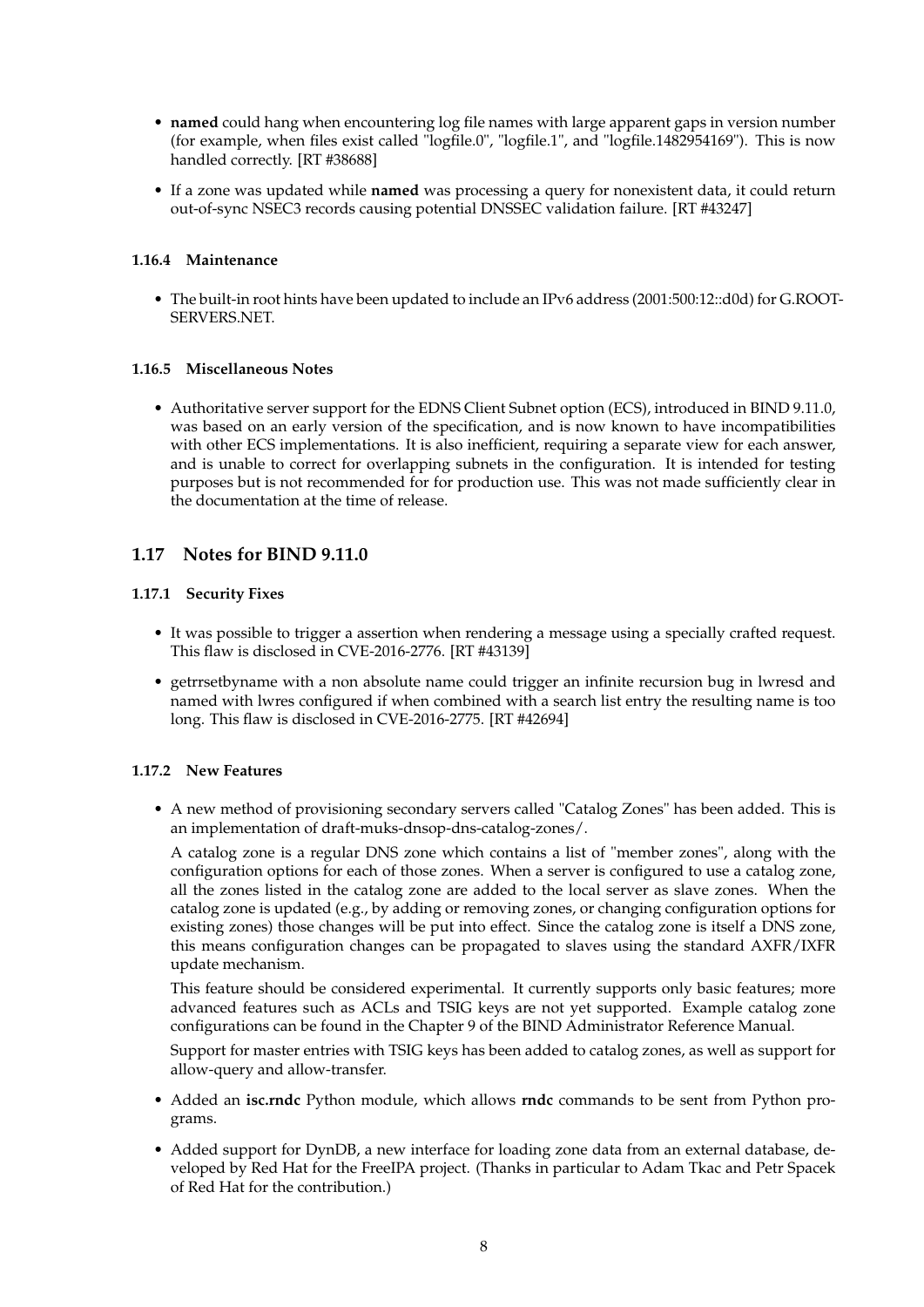Unlike the existing DLZ and SDB interfaces, which provide a limited subset of database functionality within BIND - translating DNS queries into real-time database lookups with relatively poor performance and with no ability to handle DNSSEC-signed data - DynDB is able to fully implement and extend the database API used natively by BIND.

A DynDB module could pre-load data from an external data source, then serve it with the same performance and functionality as conventional BIND zones, and with the ability to take advantage of database features not available in BIND, such as multi-master replication.

• Fetch quotas are now compiled in by default: they no longer require BIND to be configured with **--enable-fetchlimit**, as was the case when the feature was introduced in BIND 9.10.3.

These quotas limit the queries that are sent by recursive resolvers to authoritative servers experiencing denial-of-service attacks. They can both reduce the harm done to authoritative servers and also avoid the resource exhaustion that can be experienced by recursive servers when they are being used as a vehicle for such an attack.

- **–** fetches-per-server limits the number of simultaneous queries that can be sent to any single authoritative server. The configured value is a starting point; it is automatically adjusted downward if the server is partially or completely non-responsive. The algorithm used to adjust the quota can be configured via the fetch-quota-params option.
- **–** fetches-per-zone limits the number of simultaneous queries that can be sent for names within a single domain. (Note: Unlike "fetches-per-server", this value is not self-tuning.)

Statistics counters have also been added to track the number of queries affected by these quotas.

• Added support for **dnstap**, a fast, flexible method for capturing and logging DNS traffic, developed by Robert Edmonds at Farsight Security, Inc., whose assistance is gratefully acknowledged.

To enable **dnstap** at compile time, the **fstrm** and **protobuf-c** libraries must be available, and BIND must be configured with --enable-dnstap.

A new utility **dnstap-read** has been added to allow **dnstap** data to be presented in a humanreadable format.

**rndc dnstap -roll** causes **dnstap** output files to be rolled like log files -- the most recent output file is renamed with a .0 suffix, the next most recent with .1, etc. (Note that this only works when **dnstap** output is being written to a file, not to a UNIX domain socket.) An optional numerical argument specifies how many backup log files to retain; if not specified or set to 0, there is no limit.

**rndc dnstap -reopen** simply closes and reopens the **dnstap** output channel without renaming the output file.

For more information on **dnstap**, see https://dnstap.info.

• New statistics counters have been added to track traffic sizes, as specified in RSSAC002. Query and response message sizes are broken up into ranges of histogram buckets: TCP and UDP queries of size 0-15, 16-31, ..., 272-288, and 288+, and TCP and UDP responses of size 0-15, 16-31, ..., 4080- 4095, and 4096+. These values can be accessed via the XML and JSON statistics channels at, for example, http://localhost:8888/xml/v3/traffic or http://localhost:8888/json/v1/traffic.

Statistics for RSSAC02v3 traffic-volume, traffic-sizes and rcode-volume reporting are now collected.

• A new DNSSEC key management utility, **dnssec-keymgr**, has been added. This tool is meant to run unattended (e.g., under **cron**). It reads a policy definition file (default /etc/dnssec-policy. conf) and creates or updates DNSSEC keys as necessary to ensure that a zone's keys match the defined policy for that zone. New keys are created whenever necessary to ensure rollovers occur correctly. Existing keys' timing metadata is adjusted as needed to set the correct rollover period, prepublication interval, etc. If the configured policy changes, keys are corrected automatically. See the **dnssec-keymgr** man page for full details.

Note: **dnssec-keymgr** depends on Python and on the Python lex/yacc module, PLY. The other Python-based tools, **dnssec-coverage** and **dnssec-checkds**, have been refactored and updated as part of this work.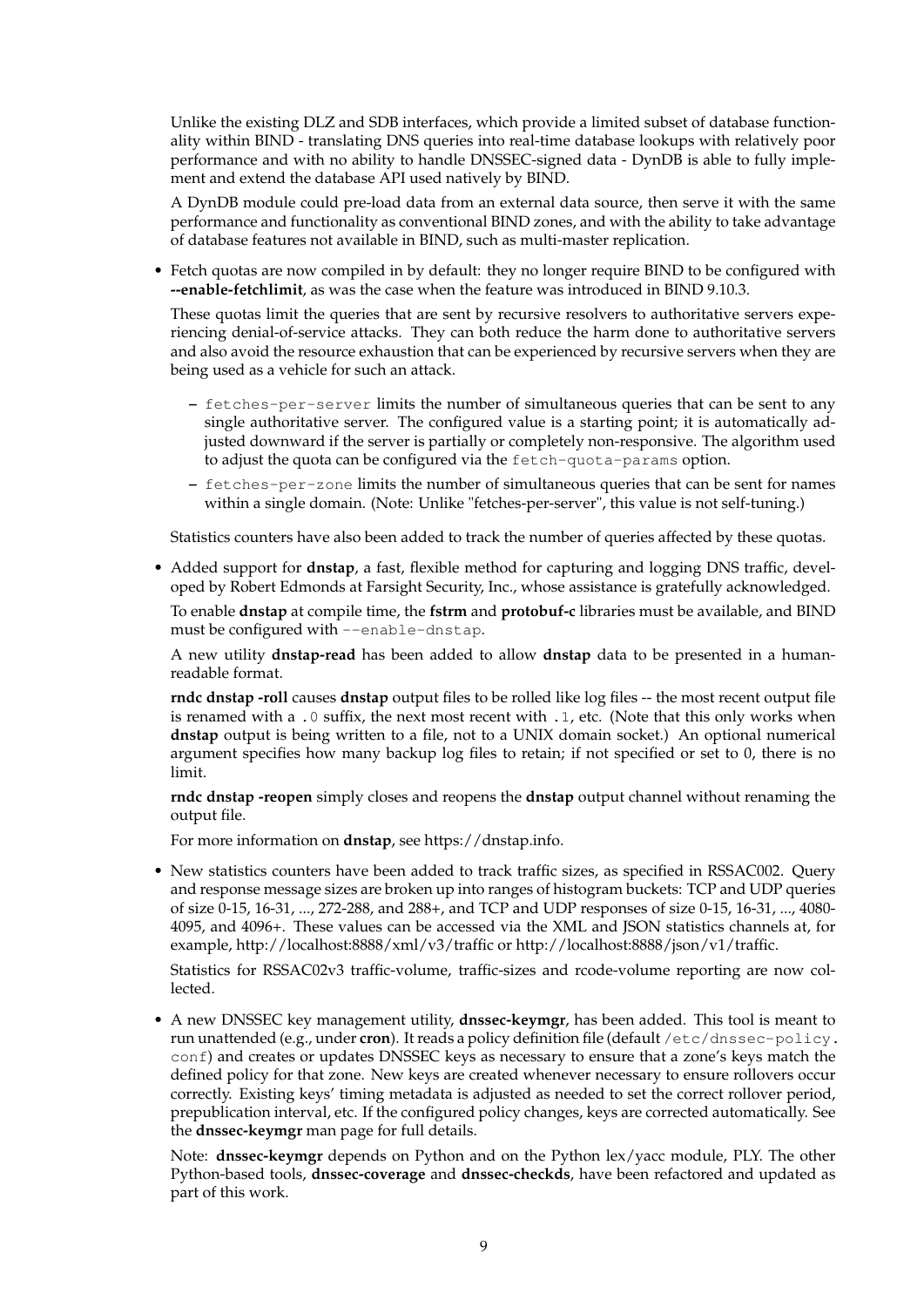#### **dnssec-keymgr** now takes a -r randomfile option.

(Many thanks to Sebastián Castro for his assistance in developing this tool at the IETF 95 Hackathon in Buenos Aires, April 2016.)

- The serial number of a dynamically updatable zone can now be set using **rndc signing -serial number zonename**. This is particularly useful with inline-signing zones that have been reset. Setting the serial number to a value larger than that on the slaves will trigger an AXFR-style transfer.
- When answering recursive queries, SERVFAIL responses can now be cached by the server for a limited time; subsequent queries for the same query name and type will return another SERVFAIL until the cache times out. This reduces the frequency of retries when a query is persistently failing, which can be a burden on recursive servers. The SERVFAIL cache timeout is controlled by  $servf$ ail-ttl, which defaults to 1 second and has an upper limit of 30.
- The new **rndc nta** command can now be used to set a "negative trust anchor" (NTA), disabling DNSSEC validation for a specific domain; this can be used when responses from a domain are known to be failing validation due to administrative error rather than because of a spoofing attack. NTAs are strictly temporary; by default they expire after one hour, but can be configured to last up to one week. The default NTA lifetime can be changed by setting the nta-lifetime in named. conf. When added, NTAs are stored in a file (viewname.nta) in order to persist across restarts of the **named** server.
- The EDNS Client Subnet (ECS) option is now supported for authoritative servers; if a query contains an ECS option then ACLs containing geoip or ecs elements can match against the address encoded in the option. This can be used to select a view for a query, so that different answers can be provided depending on the client network.
- The EDNS EXPIRE option has been implemented on the client side, allowing a slave server to set the expiration timer correctly when transferring zone data from another slave server.
- A new masterfile-style zone option controls the formatting of text zone files: When set to full, the zone file will dumped in single-line-per-record format.
- **dig +ednsopt** can now be used to set arbitrary EDNS options in DNS requests.
- **dig +ednsflags** can now be used to set yet-to-be-defined EDNS flags in DNS requests.
- **dig +[no]ednsnegotiation** can now be used enable / disable EDNS version negotiation.
- **dig +header-only** can now be used to send queries without a question section.
- **dig +ttlunits** causes **dig** to print TTL values with time-unit suffixes: w, d, h, m, s for weeks, days, hours, minutes, and seconds.
- **dig +zflag** can be used to set the last unassigned DNS header flag bit. This bit is normally zero.
- **dig +dscp=value** can now be used to set the DSCP code point in outgoing query packets.
- **dig +mapped** can now be used to determine if mapped IPv4 addresses can be used.
- **nslookup** will now look up IPv6 as well as IPv4 addresses by default. [RT #40420]
- serial-update-method can now be set to date. On update, the serial number will be set to the current date in YYYYMMDDNN format.
- **dnssec-signzone -N date** also sets the serial number to YYYYMMDDNN.
- **named -L filename** causes **named** to send log messages to the specified file by default instead of to the system log.
- The rate limiter configured by the serial-query-rate option no longer covers NOTIFY messages; those are now separately controlled by notify-rate and startup-notify-rate (the latter of which controls the rate of NOTIFY messages sent when the server is first started up or reconfigured).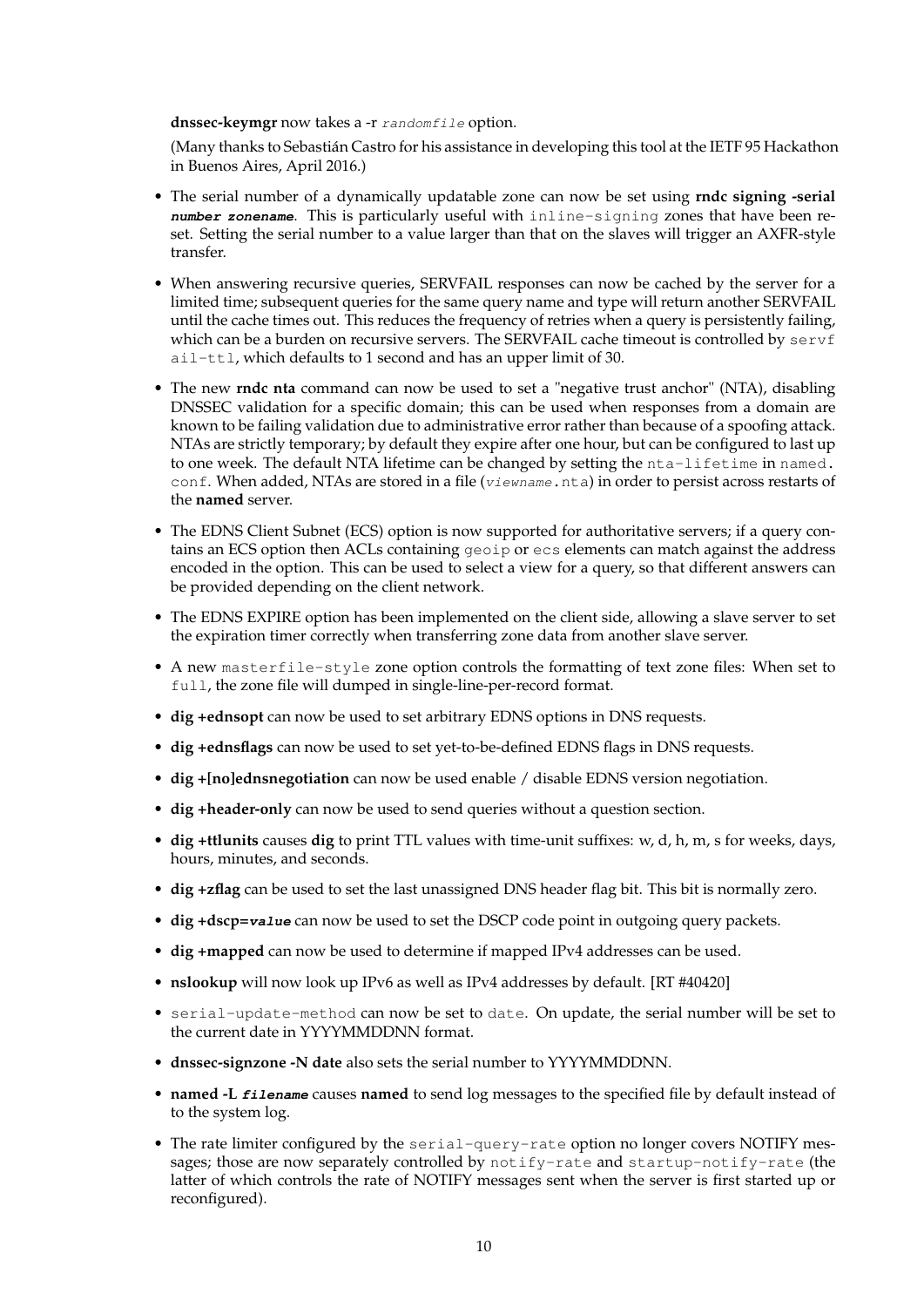- The default number of tasks and client objects available for serving lightweight resolver queries have been increased, and are now configurable via the new lwres-tasks and lwres-clients options in named.conf. [RT #35857]
- Log output to files can now be buffered by specifying **buffered yes;** when creating a channel.
- **delv +tcp** will exclusively use TCP when sending queries.
- **named** will now check to see whether other name server processes are running before starting up. This is implemented in two ways: 1) by refusing to start if the configured network interfaces all return "address in use", and 2) by attempting to acquire a lock on a file specified by the lock-file option or the **-X** command line option. The default lock file is /var/run/named/named.lock. Specifying none will disable the lock file check.
- **rndc delzone** can now be applied to zones which were configured in named.conf; it is no longer restricted to zones which were added by **rndc addzone**. (Note, however, that this does not edit named.conf; the zone must be removed from the configuration or it will return when **named** is restarted or reloaded.)
- **rndc modzone** can be used to reconfigure a zone, using similar syntax to **rndc addzone**.
- **rndc showzone** displays the current configuration for a specified zone.
- When BIND is built with the **lmdb** library (Lightning Memory-Mapped Database), **named** will store the configuration information for zones that are added via **rndc addzone** in a database, rather than in a flat "NZF" file. This dramatically improves performance for **rndc delzone** and **rndc modzone**: deleting or changing the contents of a database is much faster than rewriting a text file.

On startup, if **named** finds an existing NZF file, it will automatically convert it to the new NZD database format.

To view the contents of an NZD, or to convert an NZD back to an NZF file (for example, to revert back to an earlier version of BIND which did not support the NZD format), use the new command **named-nzd2nzf** [RT #39837]

• Added server-side support for pipelined TCP queries. Clients may continue sending queries via TCP while previous queries are processed in parallel. Responses are sent when they are ready, not necessarily in the order in which the queries were received.

To revert to the former behavior for a particular client address or range of addresses, specify the address prefix in the "keep-response-order" option. To revert to the former behavior for all clients, use "keep-response-order { any; };".

- The new **mdig** command is a version of **dig** that sends multiple pipelined queries and then waits for responses, instead of sending one query and waiting the response before sending the next. [RT #38261]
- To enable better monitoring and troubleshooting of RFC 5011 trust anchor management, the new **rndc managed-keys** can be used to check status of trust anchors or to force keys to be refreshed. Also, the managed-keys data file now has easier-to-read comments. [RT #38458]
- An **--enable-querytrace** configure switch is now available to enable very verbose query trace logging. This option can only be set at compile time. This option has a negative performance impact and should be used only for debugging. [RT #37520]
- A new **tcp-only** option can be specified in **server** statements to force **named** to connect to the specified server via TCP. [RT #37800]
- The **nxdomain-redirect** option specifies a DNS namespace to use for NXDOMAIN redirection. When a recursive lookup returns NXDOMAIN, a second lookup is initiated with the specified name appended to the query name. This allows NXDOMAIN redirection data to be supplied by multiple zones configured on the server, or by recursive queries to other servers. (The older method, using a single **type redirect** zone, has better average performance but is less flexible.) [RT #37989]
- The following types have been implemented: CSYNC, NINFO, RKEY, SINK, TA, TALINK.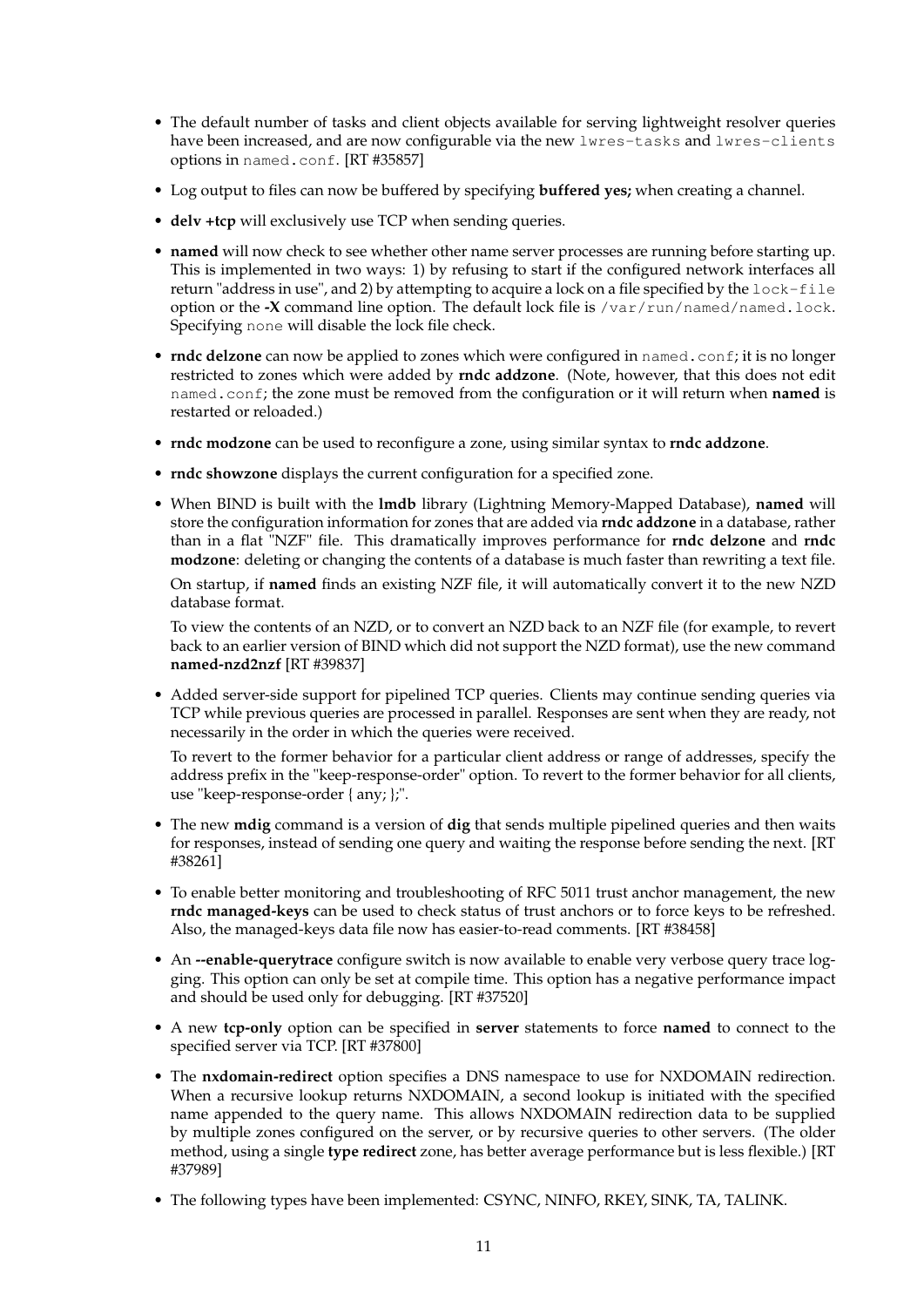- A new **message-compression** option can be used to specify whether or not to use name compression when answering queries. Setting this to **no** results in larger responses, but reduces CPU consumption and may improve throughput. The default is **yes**.
- A **read-only** option is now available in the **controls** statement to grant non-destructive control channel access. In such cases, a restricted set of **rndc** commands are allowed, which can report information from **named**, but cannot reconfigure or stop the server. By default, the control channel access is *not* restricted to these read-only operations. [RT #40498]
- When loading a signed zone, **named** will now check whether an RRSIG's inception time is in the future, and if so, it will regenerate the RRSIG immediately. This helps when a system's clock needs to be reset backwards.
- The new **minimal-any** option reduces the size of answers to UDP queries for type ANY by implementing one of the strategies in "draft-ietf-dnsop-refuse-any": returning a single arbitrarilyselected RRset that matches the query name rather than returning all of the matching RRsets. Thanks to Tony Finch for the contribution. [RT #41615]
- **named** now provides feedback to the owners of zones which have trust anchors configured (**trustedkeys**, **managed-keys**, **dnssec-validation auto;** and **dnssec-lookaside auto;**) by sending a daily query which encodes the keyids of the configured trust anchors for the zone. This is controlled by **trust-anchor-telemetry** and defaults to yes.

#### **1.17.3 Feature Changes**

• The logging format used for **querylog** has been altered. It now includes an additional field indicating the address in memory of the client object processing the query.

The ISC DNSSEC Lookaside Validation (DLV) service is scheduled to be disabled in 2017. A warning is now logged when **named** is configured to use this service, either explicitly or via dnsseclookaside auto;. [RT #42207]

- The timers returned by the statistics channel (indicating current time, server boot time, and most recent reconfiguration time) are now reported with millisecond accuracy. [RT #40082]
- Updated the compiled-in addresses for H.ROOT-SERVERS.NET and L.ROOT-SERVERS.NET.
- ACLs containing **geoip asnum** elements were not correctly matched unless the full organization name was specified in the ACL (as in **geoip asnum "AS1234 Example, Inc.";**). They can now match against the AS number alone (as in **geoip asnum "AS1234";**).
- When using native PKCS#11 cryptography (i.e., **configure --enable-native-pkcs11**) HSM PINs of up to 256 characters can now be used.
- NXDOMAIN responses to queries of type DS are now cached separately from those for other types. This helps when using "grafted" zones of type forward, for which the parent zone does not contain a delegation, such as local top-level domains. Previously a query of type DS for such a zone could cause the zone apex to be cached as NXDOMAIN, blocking all subsequent queries. (Note: This change is only helpful when DNSSEC validation is not enabled. "Grafted" zones without a delegation in the parent are not a recommended configuration.)
- Update forwarding performance has been improved by allowing a single TCP connection to be shared between multiple updates.
- By default, **nsupdate** will now check the correctness of hostnames when adding records of type A, AAAA, MX, SOA, NS, SRV or PTR. This behavior can be disabled with **check-names no**.
- Added support for OPENPGPKEY type.
- The names of the files used to store managed keys and added zones for each view are no longer based on the SHA256 hash of the view name, except when this is necessary because the view name contains characters that would be incompatible with use as a file name. For views whose names do not contain forward slashes ('/'), backslashes ('\'), or capital letters - which could potentially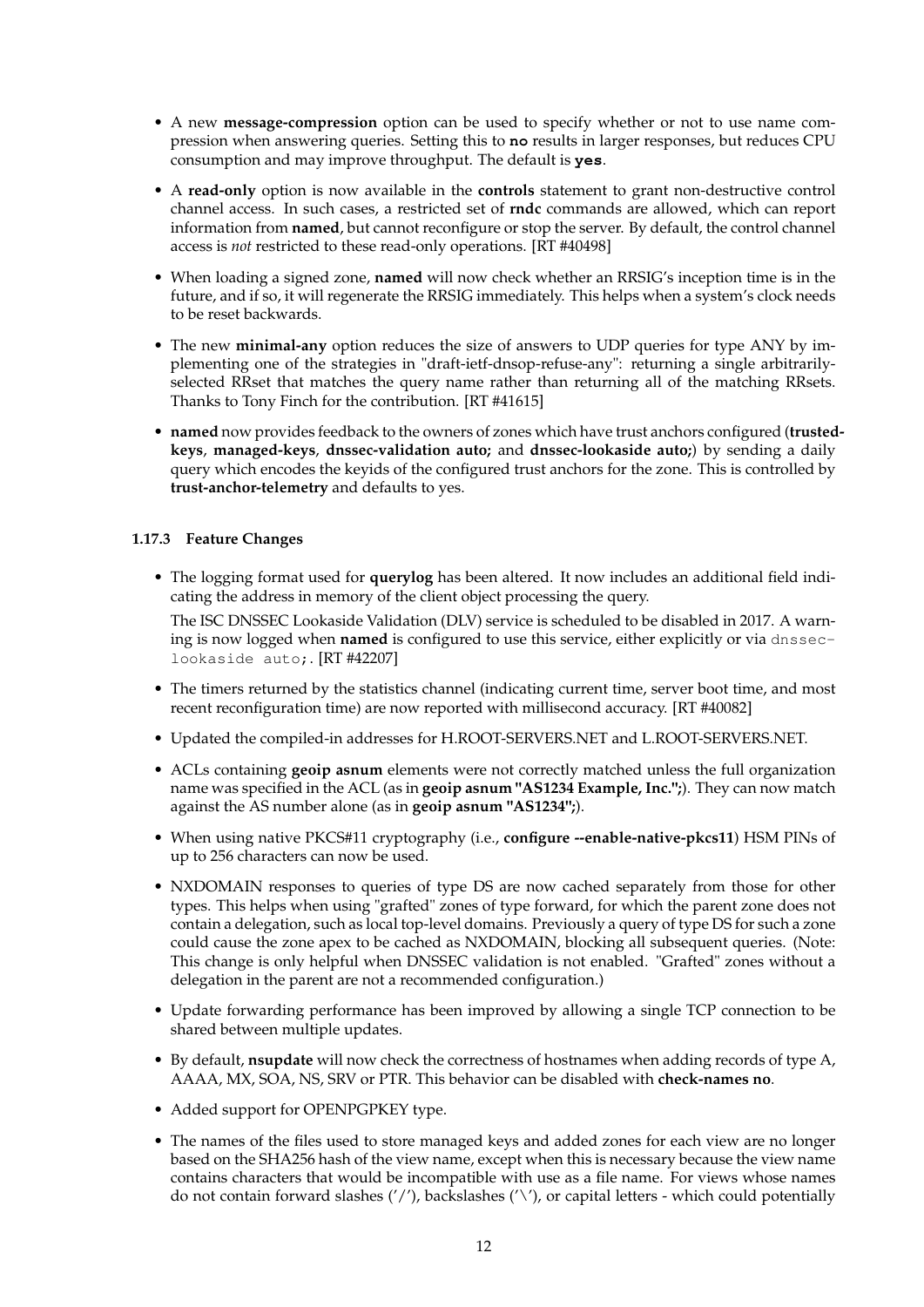cause namespace collision problems on case-insensitive filesystems - files will now be named after the view (for example, internal.mkeys or external.nzf). However, to ensure consistent behavior when upgrading, if a file using the old name format is found to exist, it will continue to be used.

- "rndc" can now return text output of arbitrary size to the caller. (Prior to this, certain commands such as "rndc tsig-list" and "rndc zonestatus" could return truncated output.)
- Errors reported when running **rndc addzone** (e.g., when a zone file cannot be loaded) have been clarified to make it easier to diagnose problems.
- When encountering an authoritative name server whose name is an alias pointing to another name, the resolver treats this as an error and skips to the next server. Previously this happened silently; now the error will be logged to the newly-created "cname" log category.
- If **named** is not configured to validate answers, then allow fallback to plain DNS on timeout even when we know the server supports EDNS. This will allow the server to potentially resolve signed queries when TCP is being blocked.
- Large inline-signing changes should be less disruptive. Signature generation is now done incrementally; the number of signatures to be generated in each quantum is controlled by "sig-signingsignatures number;". [RT #37927]
- The experimental SIT option (code point 65001) of BIND 9.10.0 through BIND 9.10.2 has been replaced with the COOKIE option (code point 10). It is no longer experimental, and is sent by default, by both **named** and **dig**.

The SIT-related named.conf options have been marked as obsolete, and are otherwise ignored.

- When **dig** receives a truncated (TC=1) response or a BADCOOKIE response code from a server, it will automatically retry the query using the server COOKIE that was returned by the server in its initial response. [RT #39047]
- Retrieving the local port range from net.ipv4.ip\_local\_port\_range on Linux is now supported.
- A new nsip-wait-recurse directive has been added to RPZ, specifying whether to look up unknown name server IP addresses and wait for a response before applying RPZ-NSIP rules. The default is **yes**. If set to **no**, **named** will only apply RPZ-NSIP rules to servers whose addresses are already cached. The addresses will be looked up in the background so the rule can be applied on subsequent queries. This improves performance when the cache is cold, at the cost of temporary imprecision in applying policy directives. [RT #35009]
- Within the response-policy option, it is now possible to configure RPZ rewrite logging on a per-zone basis using the log clause.
- The default preferred glue is now the address type of the transport the query was received over.
- On machines with 2 or more processors (CPU), the default value for the number of UDP listeners has been changed to the number of detected processors minus one.
- Zone transfers now use smaller message sizes to improve message compression. This results in reduced network usage.
- Added support for the AVC resource record type (Application Visibility and Control).

Changed **rndc reconfig** behavior so that newly added zones are loaded asynchronously and the loading does not block the server.

- **minimal-responses** now takes two new arguments: no-auth suppresses populating the authority section but not the additional section; no-auth-recursive does the same but only when answering recursive queries.
- At server startup time, the queues for processing notify and zone refresh queries are now processed in LIFO rather than FIFO order, to speed up loading of newly added zones. [RT #42825]
- When answering queries of type MX or SRV, TLSA records for the target name are now included in the additional section to speed up DANE processing. [RT #42894]